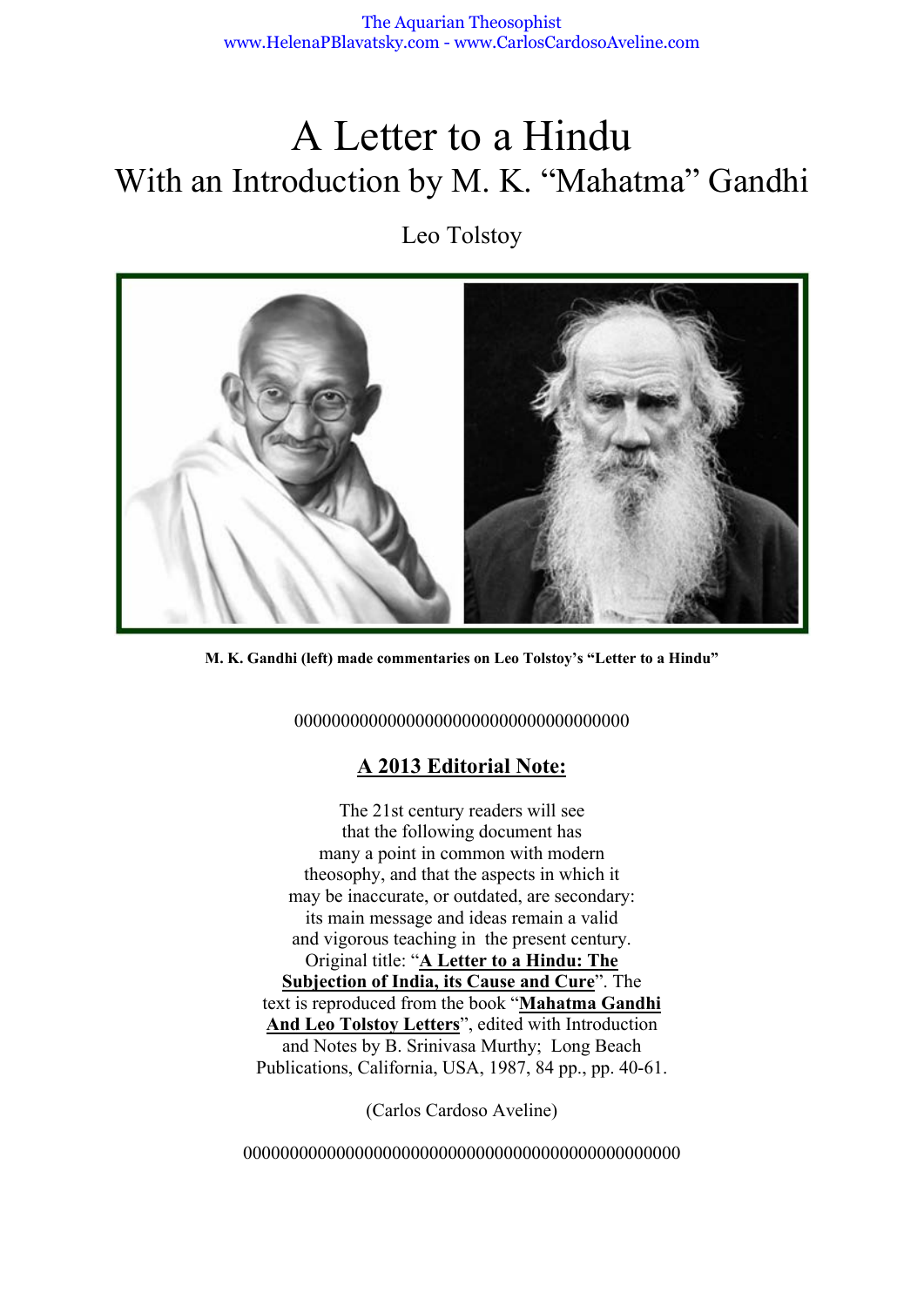# 1. Introduction by M. K. Gandhi

The letter printed below is a translation of Tolstoy's letter written in Russian in reply to one from the Editor of "Free Hindustan". After having passed from hand to hand, this letter at last came into my possession through a friend who asked me, as one much interested in Tolstoy's writings, whether I thought it worth publishing. I at once replied in the affirmative, and told him I should translate it myself into Gujarati and induce others' to translate and publish it in various Indian vernaculars.

The letter as received by me was a type-written copy. It was therefore referred to the author, who confirmed it as his and kindly granted me permission to print it.

To me, as a humble follower of that great teacher whom I have long looked upon as one of my guides, it is a matter of honour to be connected with the publication of his letter, such especially as the one which is now being given to the world.

It is a mere statement of fact to say that every Indian, whether he owns up to it or not, has national aspirations. But there are as many opinions as there are Indian nationalists as to the exact meaning of that aspiration, and more especially as to the methods to be used to attain the end.

One of the accepted and "time-honoured" methods to attain the end is that of violence. The assassination of Sir Curzon Wylie was an illustration of that method in its worst and most detestable form. Tolstoy's life has been devoted to replacing the method of violence for removing tyranny or securing reform by the method of non-resistance to evil. He would meet hatred expressed in violence by love expressed in self-suffering. He admits of no exception to whittle down this great and divine law of love. He applies it to all the problems that trouble mankind.

When a man like Tolstoy, one of the clearest thinkers in the western world, one of the greatest writers, one who as a soldier has known what violence is and what it can do, condemns Japan for having blindly followed the law of modern science, falsely so-called, and fears for that country "the greatest calamities", it is for us to pause and consider whether, in our impatience of English rule, we do not want to replace one evil by another and a worse. India, which is the nursery of the great faiths of the world, will cease to be nationalist India, whatever else she may become, when she goes through the process of civilization in the shape of reproduction on that sacred soil of gun factories and the hateful industrialism which has reduced the people of Europe to a state of slavery, and all but stifled among them the best instincts which are the heritage of the human family.

If we do not want the English in India, we must pay the price. Tolstoy indicates it. "Do not resist evil, but also do not yourselves participate in evil - in the violent deeds of the administration of the law courts, the collection of taxes and, what is more important, of the soldiers, and no one in the world will enslave you", passionately declares the sage of Yasnaya Polyana. Who can question the truth of what he says in the following: "A commercial company enslaved a nation comprising two hundred millions. Tell this to a man free from superstition and he will fail to grasp what these words mean. What does it mean that thirty thousand people, not athletes, but rather weak and ordinary people, have enslaved two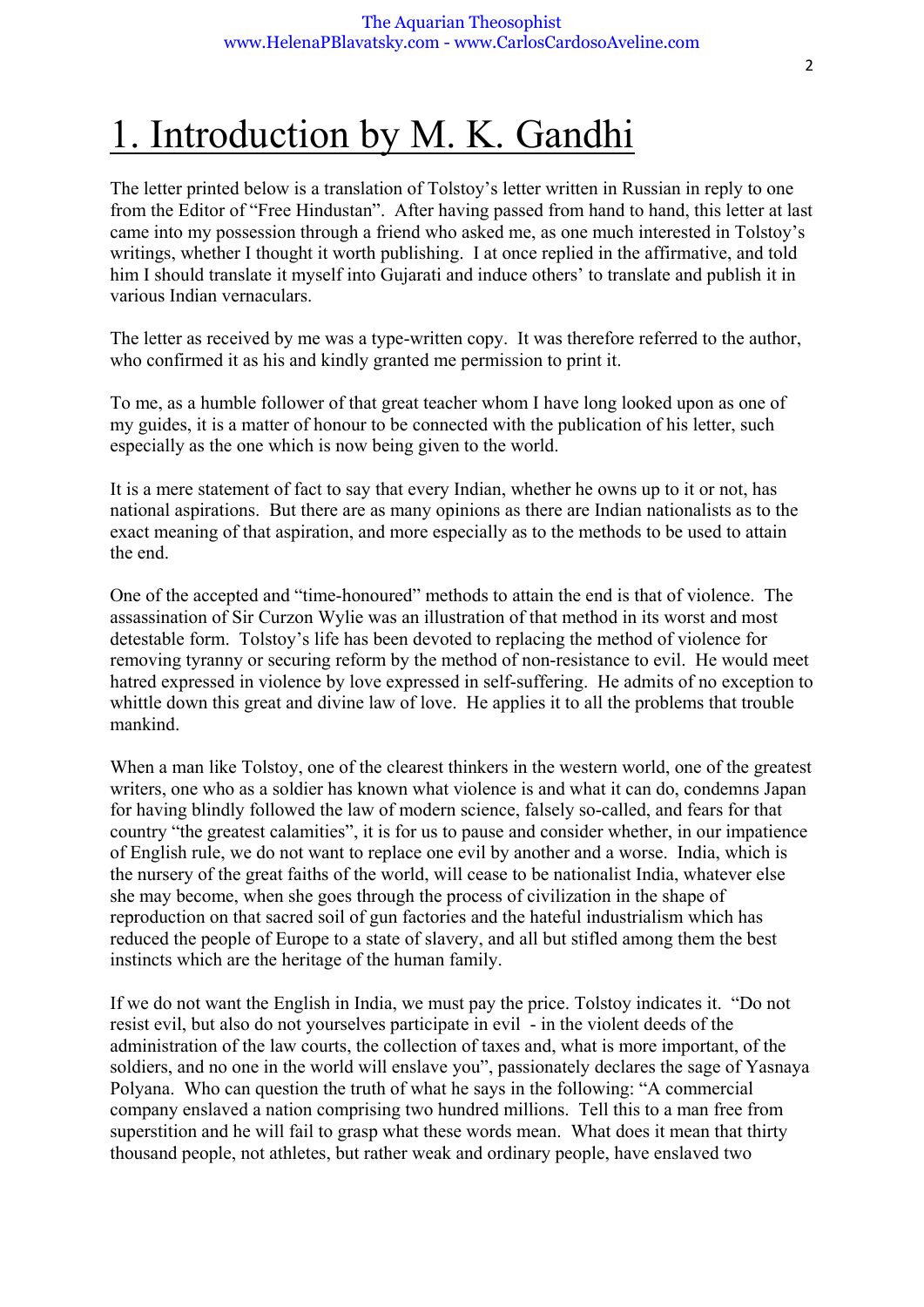#### The Aquarian Theosophist www.HelenaPBlavatsky.com - www.CarlosCardosoAveline.com

hundred millions of vigorous, clever, capable, freedom-loving people? Do not the figures make it clear that not the English, but the Indians, have enslaved themselves?"

One need not accept all that Tolstoy says - some of his facts are not accurately stated - to realize the central truth of his indictment of the present system, which is to understand and act upon the irresistible power of the soul over the body, of love, which is an attribute of the soul, over the brute or body force generated by the stirring in us of evil passions.

There is no doubt that there is nothing new in what Tolstoy preaches. But his presentation of the old truth is refreshingly forceful. His logic is unassailable. And above all he endeavours to practise what he preaches. He preaches to convince. He is sincere and in earnest. He commands attention.

Johannesburg, 19th November, 1909.

M. K. Gandhi.

# 2. A Letter to a Hindu

Leo Tolstoy

**"All that exists is One. People only call this One by different names."**

(The Vedas)

**"God is love, and he that abideth in love abideth in God, and God abideth in him."**

(I John, iv. 16).

**"God is one whole; we are the parts."** (Exposition of the Teaching of the *Vedas* by Vivekananda)

## I

**"Do not seek quiet and rest in those earthly realms where delusions and desires are engendered, for if thou dost, thou wilt be dragged through the rough wilderness of life, which is far from Me.**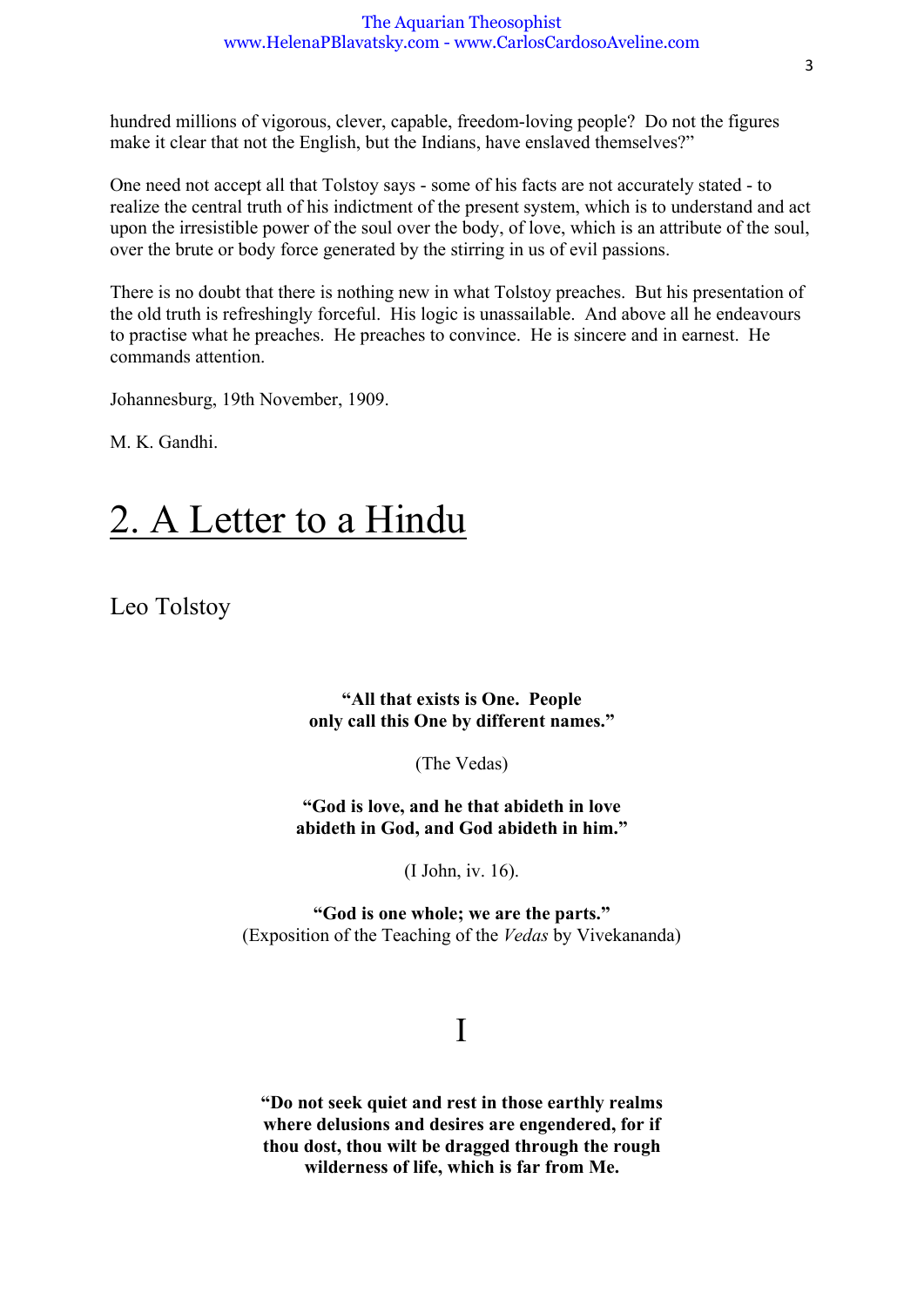**"Whenever thou feelest that thy feet are becoming entangled in the interlaced roots of life, know that thou has strayed from the path to which I beckon thee: for I have placed thee in broad, smooth paths, which are strewn with flowers. I have put a light before thee, which thou canst follow and thus run without stumbling."**

(Krishna)

I have received your letter and two numbers of your periodical, both of which interest me extremely. The oppression of a majority by a minority, and the demoralization inevitably resulting from it, is a phenomenon that has always occupied me and has done so most particularly of late. I will try to explain to you what I think about that subject in general, and particularly about the cause from which the dreadful evils of which you write in your letter, and in the Hindu periodical you have sent me, have arisen and continue to arise.

The reason for the astonishing fact that a majority of working people submit to a handful of idlers who control their labour and their very lives is always and everywhere the same whether the oppressors and oppressed are of one race or whether, as in India and elsewhere, the oppressors are of a different nation.

This phenomenon seems particularly strange in India, for there more than two hundred million people, highly gifted both physically and mentally, find themselves in the power of a small group of people quite alien to them in thought, and immeasurably inferior to them in religious morality.

From your letter and the articles in "Free Hindustan" as well as from the very interesting writings of the Hindu Swami Vivekananda and others, it appears that, as is the case in our time with the ills of all nations, the reason lies in the lack of a reasonable religious teaching which by explaining the meaning of life would supply a supreme law for the guidance of conduct and would replace the more than dubious precepts of pseudo-religion and pseudoscience with the immoral conclusions deduced from them and commonly called "civilization".

Your letter, as well as the articles in "Free Hindustan" and Indian political literature generally, shows that most of the leaders of public opinion among your people no longer attach any significance to the religious teachings that were and are professed by the peoples of India, and recognize no possibility of freeing the people from the oppression they endure except by adopting the irreligious and profoundly immoral social arrangements under which the English and other pseudo-Christian nations live to-day.

And yet the chief if not the sole cause of the enslavement of the Indian peoples by the English lies in this very absence of a religious consciousness and of the guidance for conduct which should flow from it - a lack common in our day to all nations East and West, from Japan to England and America alike.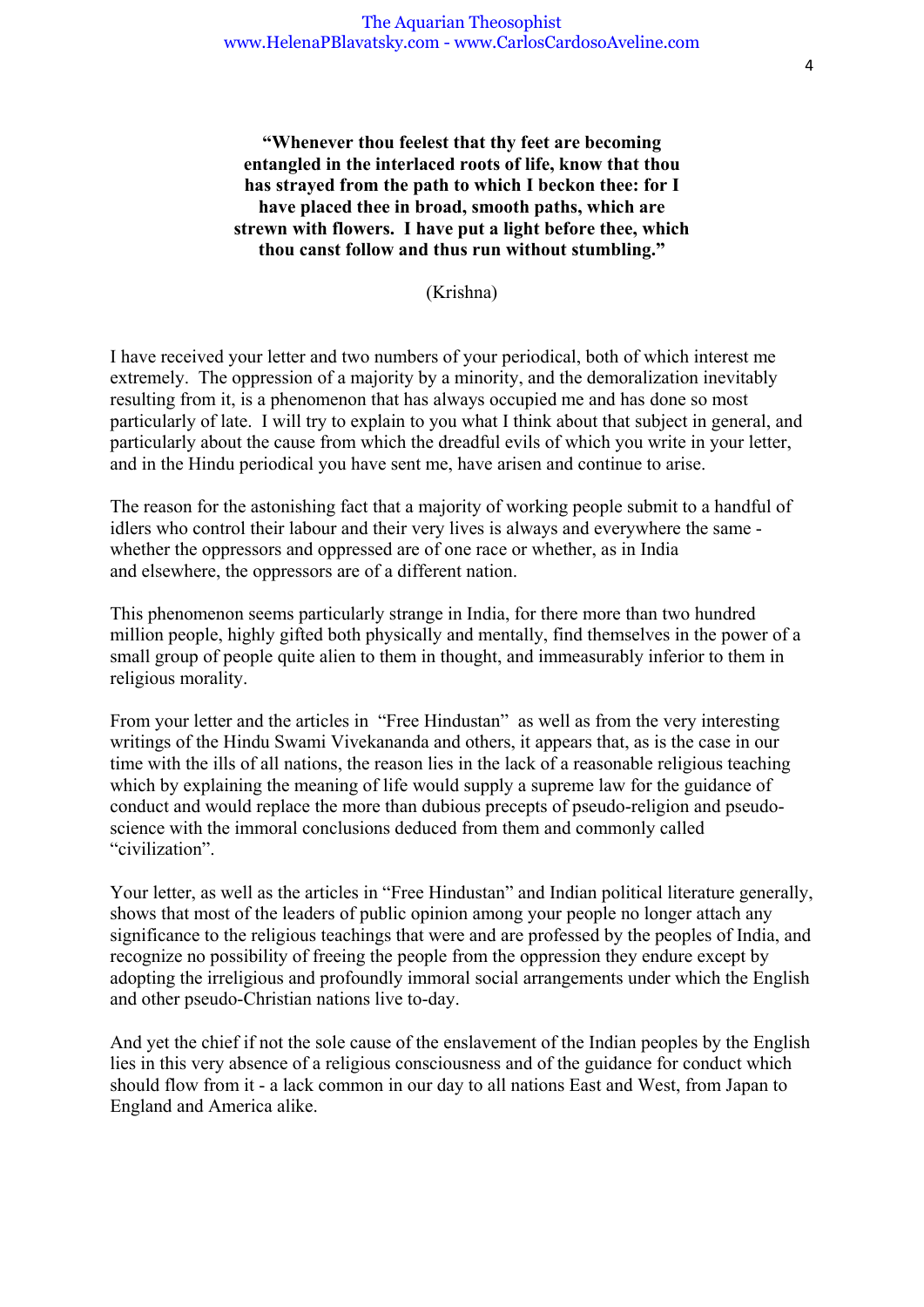## II

**"O ye, who see perplexities over your heads, beneath your feet, and to the right and left of you; you will be an eternal enigma unto yourselves until ye become humble and joyful as children. Then will ye find Me, and having found Me in yourselves, you will rule over worlds, and looking out from the great world within to the little world without, you will bless everything that is, and find all is well with time and with you."**

#### (Krishna)

To make my thoughts clear to you I must go farther back. We do not, cannot, and I venture to say need not, know how men lived millions of years ago or even ten thousand years ago, but we do know positively that, as far back as we have any knowledge of mankind, it has always lived in special groups of families, tribes, and nations in which the majority, in the conviction that it must be so, submissively and willingly bowed to the rule of one or more persons - that is to a very small minority. Despite all varieties of circumstances and personalities these relations manifested themselves among the various peoples of whose origin we have any knowledge; and the farther back we go the more absolutely necessary did this arrangement appear, both to the rulers and the ruled, to make it possible for people to live peacefully together.

So it was everywhere. But though this external form of life existed for centuries and still exists, very early - thousands of years before our time - amid this life based on coercion, one and the same thought constantly emerged among different nations, namely, that in every individual a spiritual element is manifested that gives life to all that exists, and that this spiritual element strives to unite with everything of a like nature to itself, and attains this aim through love. This thought appeared in most various forms at different times and places, with varying completeness and clarity. It found expression in Brahmanism, Judaism, Mazdaism (the teachings of Zoroaster), in Buddhism, Taoism, Confucianism, and in the writings of the Greek and Roman sages, as well as in Christianity and Mohammedanism. The mere fact that this thought has sprung up among different nations and at different times indicates that it is inherent in human nature and contains the truth. But this truth was made known to people who considered that a community could only be kept together if some of them restrained others, and so it appeared quite irreconcilable with the existing order of society. Moreover it was at first expressed only fragmentarily, and so obscurely that though people admitted its theoretic truth they could not entirely accept it as guidance for their conduct. Then, too, the dissemination of the truth in a society based on coercion was always hindered in one and the same manner, namely, those in power, feeling that the recognition of this truth would undermine their position, consciously or sometimes unconsciously perverted it by explanations and additions quite foreign to it, and also opposed it by open violence. Thus the truth - that his life should be directed by the spiritual element which is its basis, which manifests itself as love, and which is so natural to man - this truth, in order to force a way to man's consciousness, had to struggle not merely against the obscurity with which it was expressed and the intentional and unintentional distortions surrounding it, but also against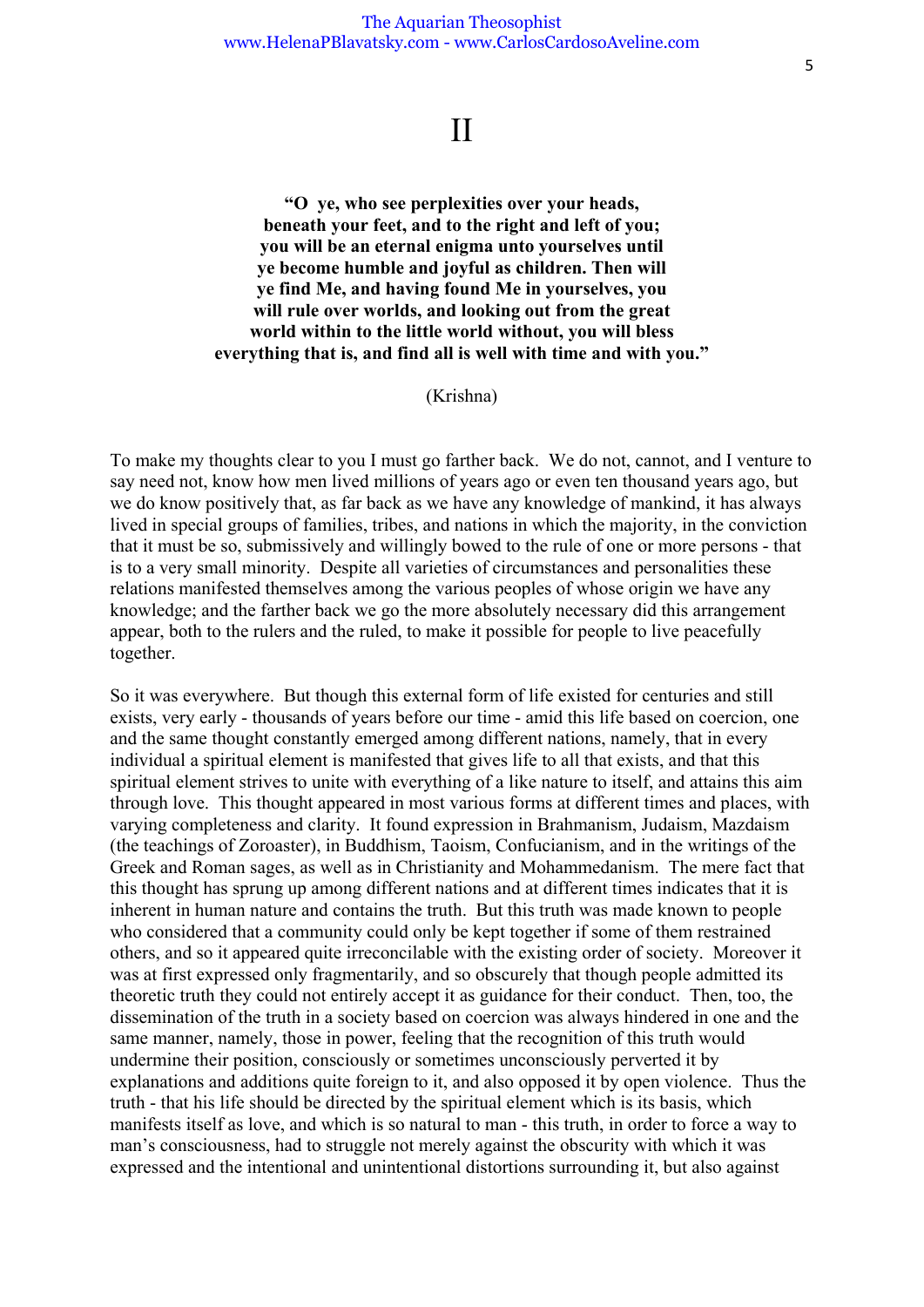deliberate violence, which by means of persecutions and punishments sought to compel men to accept religious laws authorized by the rulers and conflicting with the truth. Such a hindrance and misrepresentation of the truth - which had not yet achieved complete clarity occurred everywhere: in Confucianism and Taoism, in Buddhism and in Christianity, in Mohammedanism and in your Brahmanism.

## III

**"My hand has sowed love everywhere, giving unto all that will receive. Blessings are offered unto all My children, but many times in their blindness they fail to see them. How few there are who gather the gifts which lie in profusion at their feet: how many there are, who, in wilful waywardness, turn their eyes away from them and complain with a wail that they have not that which I have given them; many of them defiantly repudiate not only My gifts, but Me also, Me, the Source of all blessings and the Author of their being."**

(Krishna)

**"I tarry awhile from the turmoil and strife of the world. I will beautify and quicken thy life with love and with joy, for the light of the soul is Love. Where Love is, there is contentment and peace, and where there is contentment and peace, there am I, also, in their midst."**

(Krishna)

**"The aim of the sinless One consists in acting without causing sorrow to others, although he could attain to great power by ignoring their feelings.**

**"The aim of the sinless One lies in not doing evil unto those who have done evil unto him."** 

**"If a man causes suffering even to those who hate him without any reason, he will ultimately have grief not to be overcome."** 

**"The punishment of evil doers consists in making them feel ashamed of themselves by doing them a great kindness."** 

**"Of what use is superior knowledge in the one, if he does not endeavour to relieve his neighbour's want as much as his own?"** 

> **"If, in the morning, a man wishes to do evil unto another, in the evening the evil will return to him."**

> > (The Hindu Kural)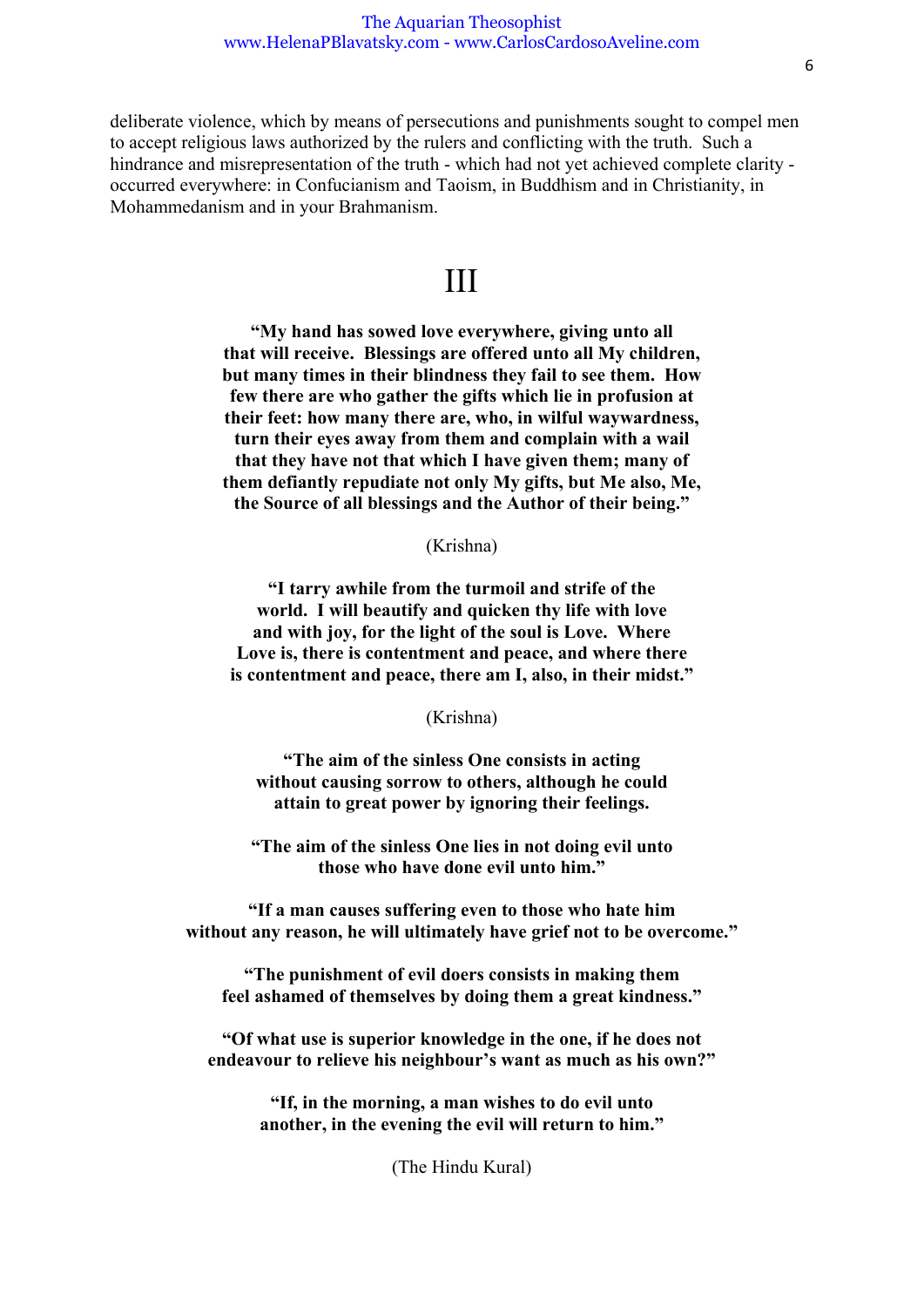#### The Aquarian Theosophist www.HelenaPBlavatsky.com - www.CarlosCardosoAveline.com

Thus it went on everywhere. The recognition that love represents the highest morality was nowhere denied or contradicted, but this truth was so interwoven everywhere with all kinds of falsehoods which distorted it, that finally nothing of it remained but words. It was taught that this highest morality was only applicable to private life - for home use, as it were - but that in public life all forms of violence - such as imprisonment, executions, and wars - might be used for the protection of the majority against a minority of evildoers, though such means were diametrically opposed to any vestige of love. And though common sense indicated that if some men claim to decide who is to be subjected to violence of all kinds for the benefit of others, these men to whom violence is applied may, in turn, arrive at a similar conclusion with regard to those who have employed violence to them, and though the great religious teachers of Brahmanism, Buddhism, and above all of Christianity, foreseeing such a perversion of the law of love, have constantly drawn attention to the one invariable condition of love (namely, the enduring of injuries, insults, and violence of all kinds without resisting evil by evil) people continued - regardless of all that leads man forward - to try to unite the incompatibles: the virtue of love, and what is opposed to love, namely, the restraining of evil by violence. And such a teaching, despite its inner contradiction, was so firmly established that the very people who recognize love as a virtue accept as lawful at the same time an order of life based on violence and allowing men not merely to torture but even to kill one another.

For a long time, people lived in this obvious contradiction without noticing it. But a time arrived when this contradiction became more and more evident to thinkers of various nations. And the old and simple truth that it is natural for men to help and to love one another, but not to torture and to kill one another, became ever clearer, so that fewer and fewer people were able to believe the sophistries by which the distortion of the truth had been made so plausible.

In former times the chief method of justifying the use of violence and thereby infringing the law of love was by claiming a divine right for the rulers: the Tsars, Sultans, Rajahs, Shahs, and other heads of states. But the longer humanity lived the weaker grew the belief in this peculiar, God-given right of the ruler. That belief withered in the same way and almost simultaneously in the Christian and the Brahman world, as well as in Buddhist and Confucian spheres, and in recent times it has so faded away as to prevail no longer against man's reasonable understanding and the true religious feeling. People saw more and more clearly, and now the majority see quite clearly, the senselessness and immorality of subordinating their wills to those of other people just like themselves, when they are bidden to do what is contrary not only to their interests but also to their moral sense. And so one might suppose that having lost confidence in any religious authority for a belief in the divinity of potentates of various kinds, people would try to free themselves from subjection to it. But unfortunately not only were the rulers, who were considered supernatural beings, benefited by having the peoples in subjection, but as a result of the belief in, and during the rule of, these pseudodivine beings, ever larger and larger circles of people grouped and established themselves around them, and under an appearance of governing took advantage of the people. And when the old deception of a supernatural and God-appointed authority had dwindled away these men were only concerned to devise a new one which like its predecessor should make it possible to hold the people in bondage to a limited number of rulers.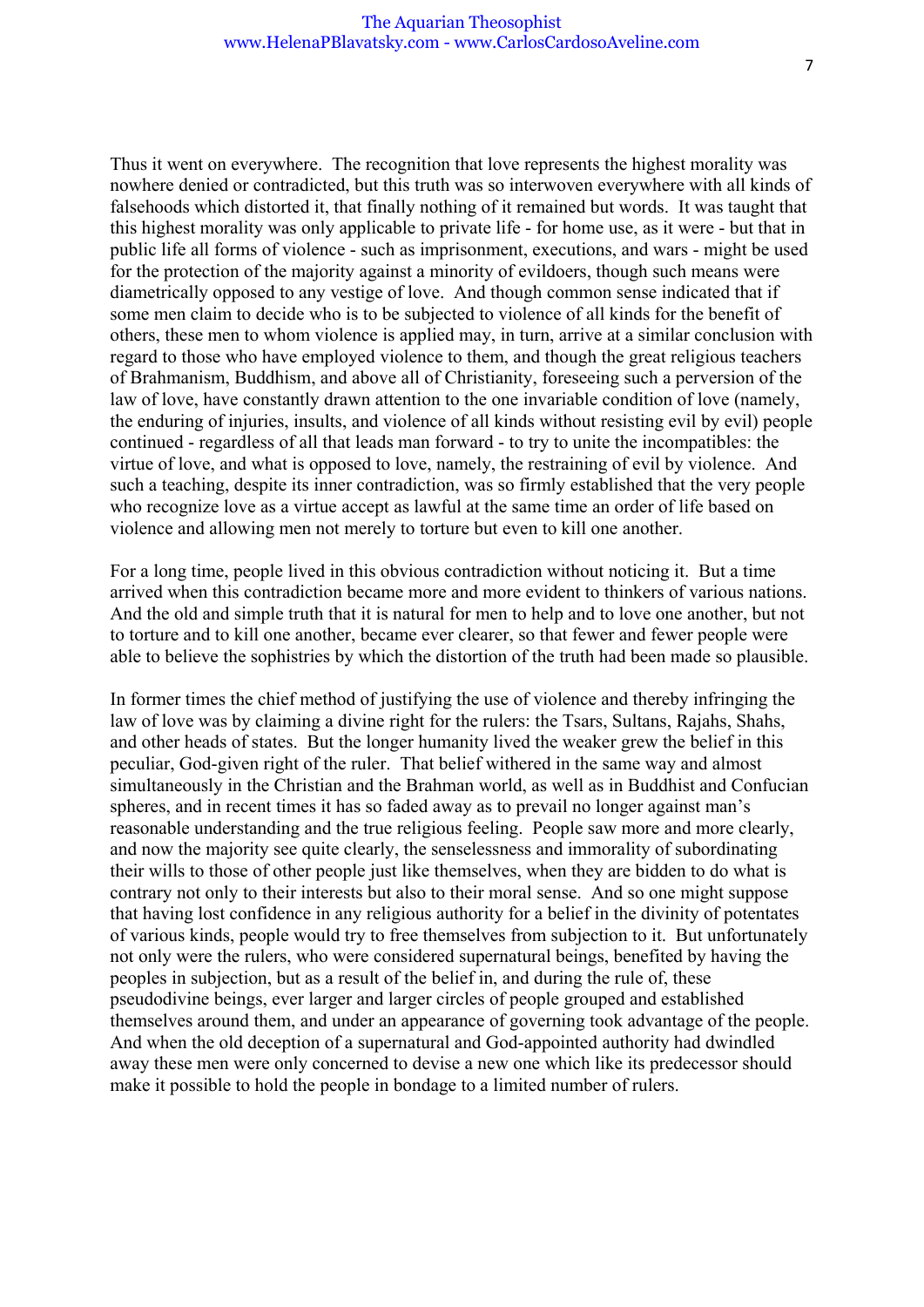## IV

### **"Children, do you want to know by what your hearts should be guided? Throw aside your longings and strivings after that which is null and void; get rid of your erroneous thoughts about happiness and wisdom, and your empty and insincere desires. Dispense with these and you will know Love."**

#### (Krishna)

### **"Be not the destroyers of yourselves. Arise to your true Being, and then you will have nothing to fear."**

(Krishna)

New justifications have now appeared in place of the antiquated, obsolete, religious ones. These new justifications are just as inadequate as the old ones, but as they are new their futility cannot immediately be recognized by the majority of men. Besides this, those who enjoy power propagate these new sophistries and support them so skillfully that they seem irrefutable even to many of those who suffer from the oppression these theories seek to justify. These new justifications are termed "scientific". But by the term "scientific" is understood just what was formerly understood by the term "religious": just as formerly everything called "religious" was held to be unquestionable simply because it was called religious, so now all that is called "scientific" is held to be unquestionable. In the present case the obsolete religious justification of violence which consisted in the recognition of the supernatural personality of the God-ordained ruler ("there is no power but of God") has been superseded by the "scientific" justification which puts forward, first, the assertion that because the coercion of man by man has existed in all ages, it follows that such coercion must continue to exist. This assertion that people should continue to live as they have done throughout past ages rather than as their reason and conscience indicate, is what "science" calls "the historic law". A further "scientific" justification lies in the statement that as among plants and wild beasts there is a constant struggle for existence which always results in the survival of the fittest, a similar struggle should be carried on among human beings - beings, that is, who are gifted with intelligence and love; faculties lacking in the creatures subject to the struggle for existence and survival of the fittest. Such is the second "scientific" justification.

The third, most important, and unfortunately most widespread justification is, at bottom, the age-old religious one just a little altered: that in public life the suppression of some for the protection of the majority cannot be avoided - so that coercion is unavoidable however desirable reliance on love alone might be in human intercourse. The only difference in this justification by pseudo-science consists in the fact that, to the question why such and such people and not others have the right to decide against whom violence may and must be used, pseudo-science now gives a different reply to that given by religion - which declared that the right to decide was valid because it was pronounced by persons possessed of divine power. "Science" says that these decisions represent the will of the people, which under a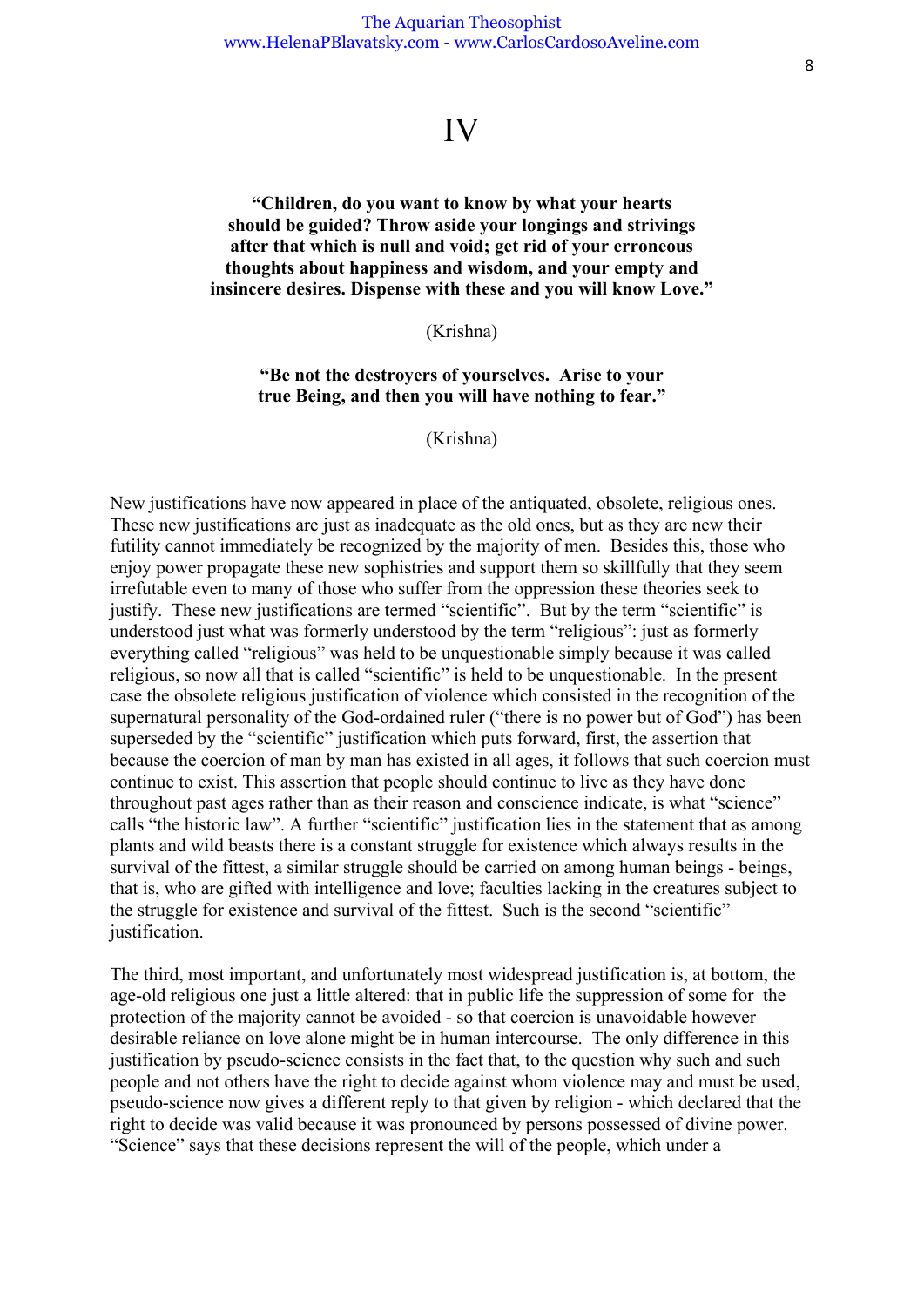constitutional form of government is supposed to find expression in all the decisions and actions of those who are at the helm at the moment.

Such are the scientific justifications of the principle of coercion. They are not merely weak but absolutely invalid, yet they are so much needed by those who occupy privileged positions that they believe in them as blindly as they formerly believed in the immaculate conception, and propagate them just as confidently. And the unfortunate majority of men bound to toil is so dazzled by the pomp with which these "scientific truths" are presented, that under this new influence it accepts these scientific stupidities for holy truth, just as it formerly accepted the pseudo-religious justifications; and it continues to submit to the present holders of power who are just as hard-hearted but rather more numerous than before.

## $\mathbf{V}$

**"Who am I? I am that which thou hast searched for since thy baby eyes gazed wonderingly upon the world, whose horizon hides this real life from thee. I am that which in thy heart thou hast prayed for, demanded as thy birthright, although thou hast not known what it was. I am that which has lain in thy soul for hundreds and thousands of years. Sometimes I lay in thee grieving because thou didst not recognize me; sometimes I raised my head, opened my eyes, and extended my arms calling thee either tenderly and quietly, or strenuously, demanding that thou shouldst rebel against the iron chains which bound thee to the earth."** 

(Krishna)

So matters went on, and still go on, in the Christian world. But we might have hope that in the immense Brahman, Buddhist, and Confucian worlds this new scientific superstition would not establish itself, and that the Chinese, Japanese, and Hindus, once their eyes were opened to the religious fraud justifying violence, would advance directly to a recognition of the law of love inherent in humanity, and which had been so forcibly enunciated by the great Eastern teachers. But what has happened is that the scientific superstition replacing the religious one has been accepted and secured a stronger and stronger hold in the East.

In your periodical you set out as the basic principle which should guide the actions of your people the maxim that: "Resistance to aggression is not simply justifiable but imperative, nonresistance hurts both Altruism and Egotism."

Love is the only way to rescue humanity from all ills, and in it you too have the only method of saving your people from enslavement. In very ancient times love was proclaimed with special strength and clearness among your people to be the religious basis of human life. Love, and forcible resistance to evil-doers, involve such a mutual contradiction as to destroy utterly the whole sense and meaning of the conception of love. And what follows? With a light heart and in the twentieth century you, an adherent of a religious people, deny their law, feeling convinced of your scientific enlightenment and your right to do so, and you repeat (do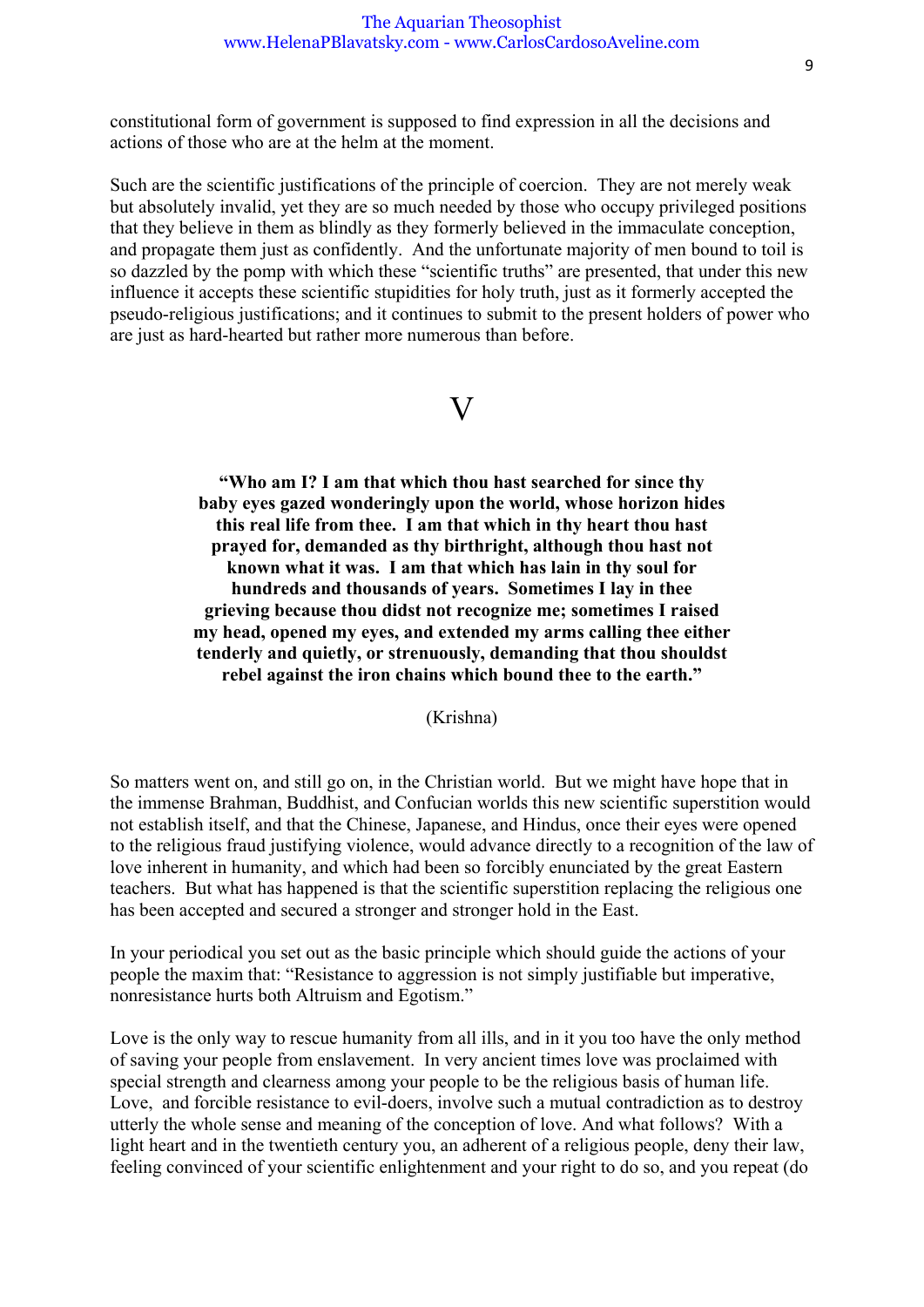not take this amiss) the amazing stupidity indoctrinated in you by the advocates of the use of violence - the enemies of truth, the servants first of theology and then of science - your European teachers.

You say that the English have enslaved your people and hold them in subjection because the latter have not resisted resolutely enough and have not met force by force.

But the case is just the opposite. If the English have enslaved the people of India it is just because the latter recognized, and still recognize, force as the fundamental principle of the social order. In accord with that principle they submitted to their little rajahs, and on their behalf struggled against one another, fought the Europeans, the English, and are now trying to fight with them again.

A commercial company enslaved a nation comprising two hundred millions. Tell this to a man free from superstition and he will fail to grasp what these words mean. What does it mean that thirty thousand men, not athletes but rather weak and ordinary people, have subdued two hundred million vigorous, clever, capable, and freedom-loving people? Do not the figures make it clear that it is not the English who have enslaved the Indians, but the Indians who have enslaved themselves?

When the Indians complain that the English have enslaved them it is as if drunkards complained that the spirit-dealers who have settled among them have enslaved them. You tell them that they might give up drinking, but they reply that they are so accustomed to it that they cannot abstain, and that they must have alcohol to keep up their energy. Is it not the same thing with the millions of people who submit to thousands, or even to hundreds, of others - of their own or other nations?

If the people of India are enslaved by violence it is only because they themselves live and have lived by violence, and do not recognize the eternal law of love inherent in humanity.

> **"Pitiful and foolish is the man who seeks what he already has, and does not know that he has it. Yes, pitiful and foolish is he who does not know the bliss of love which surrounds him and which I have given him."**

> > (Krishna)

As soon as men live entirely in accord with the law of love natural to their hearts and now revealed to them, which excludes all resistance by violence, and therefore hold aloof from all participation in violence - as soon as this happens, not only will hundreds be unable to enslave millions, but not even millions will be able to enslave a single individual. Do not resist the evil-doer and take no part in doing so, either in the violent deeds of the administration, in the law courts, the collection of taxes, or above all in soldiering, and no one in the world will be able to enslave you.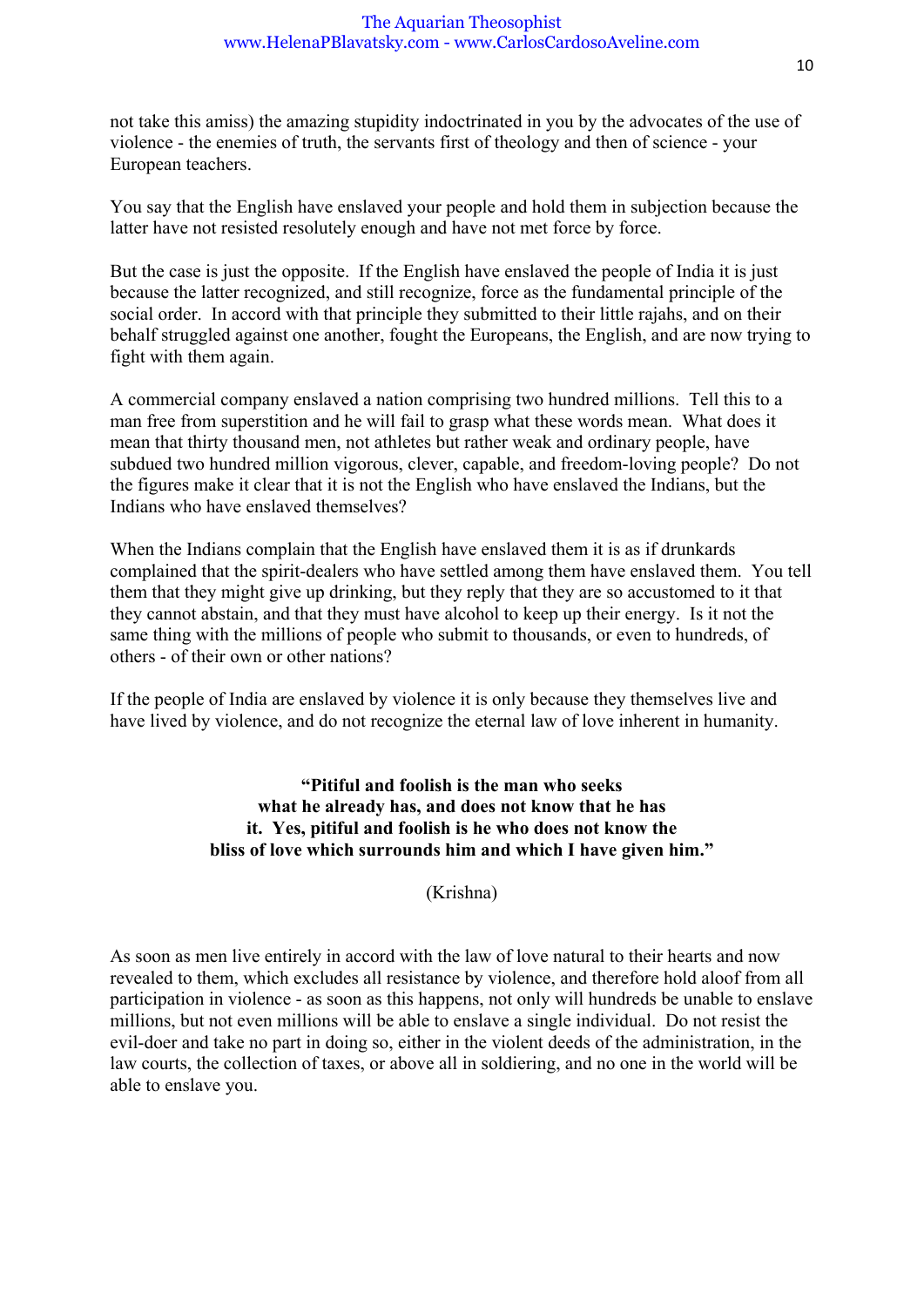## VI

### **"O ye who sit in bondage and continually seek and pant for freedom, seek only for love. Love is peace in itself and peace which gives complete satisfaction. I am the key that opens the portal to the rarely discovered land where contentment alone is found."**

(Krishna)

What is now happening to the people of the East as of the West is like what happens to every individual when he passes from childhood to adolescence and from youth to manhood. He loses what had hitherto guided his life and lives without direction, not having found a new standard suitable to his age, and so he invents all sorts of occupations, cares, distractions, and stupefactions to divert his attention from the misery and senselessness of his life. Such a condition may last a long time.

When an individual passes from one period of life to another a time comes when he cannot go on in senseless activity and excitement as before, but has to understand that although he has outgrown what before used to direct him, this does not mean that he must live without any reasonable guidance, but rather that he must formulate for himself an understanding of life corresponding to his age, and having elucidated it must be guided by it. And in the same way a similar time must come in the growth and development of humanity. I believe that such a time has now arrived - not in the sense that it has come in the year 1908, but that the inherent contradiction of human life has now reached an extreme degree of tension: on the one side there is the consciousness of the beneficence of the law of love, and on the other the existing order of life which has for centuries occasioned an empty, anxious, restless, and troubled mode of life, conflicting as it does with the law of love and built on the use of violence. This contradiction must be faced, and the solution will evidently not be favourable to the outlived law of violence, but to the truth which has dwelt in the hearts of men from remote antiquity: the truth that the law of love is in accord with the nature of man.

But men can only recognize this truth to its full extent when they have completely freed themselves from all religious and scientific superstitions and from all the consequent misrepresentations and sophistical distortions by which its recognition has been hindered for centuries.

To save a sinking ship it is necessary to throw overboard the ballast, which though it may once have been needed would now cause the ship to sink. And so it is with the scientific superstition which hides the truth of their welfare from mankind. In order that men should embrace the truth - not in the vague way they did in childhood, nor in the one-sided and perverted way presented to them by their religious and scientific teachers, but embrace it as their highest law - the complete liberation of this truth from all and every superstition (both pseudo-religious and pseudo-scientific) by which it is still obscured is essential: not a partial, timid attempt, reckoning with traditions sanctified by age and with the habits of the people not such as was effected in the religious sphere by Guru-Nanak, the founder of the sect of the Sikhs, and in the Christian world by Luther, and by similar reformers in other religions - but a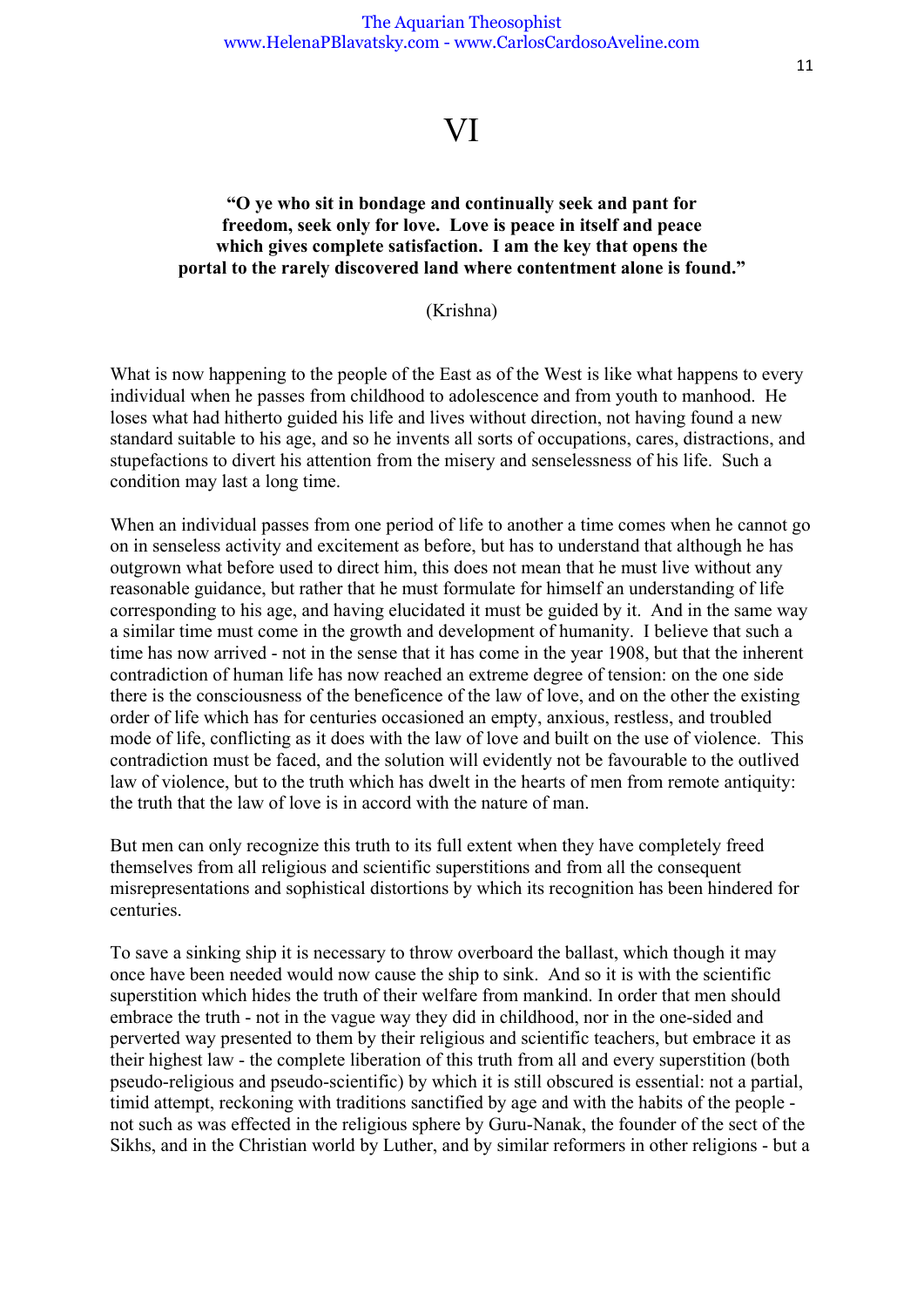fundamental cleansing of religious consciousness from all ancient religious and modern scientific superstitions.

If only people freed themselves from their beliefs in all kinds of Ormuzds, Brahmas, Sabbaoths, and their incarnation as Krishnas and Christs, from beliefs in Paradises and Hells, in reincarnations and resurrections, from belief in the interference of the Gods in the external affairs of the universe, and above all, if they freed themselves from belief in the infallibility of all the various Vedas, Bibles, Gospels, Tripitakas, Korans, and the like, and also freed themselves from blind belief in a variety of scientific teachings about infinitely small atoms and molecules and in all the infinitely great and infinitely remote worlds, their movements and origin, as well as from faith in the infallibility of the scientific law to which humanity is at present subjected: the historic law, the economic laws, the law of struggle and survival, and so on - if people only freed themselves from this terrible accumulation of futile exercises of our lower capacities of mind and memory called the "Sciences", and from the innumerable divisions of all sorts of histories, anthropologies, homiletics, bacteriologics, jurisprudences, cosmographies, strategies - their name is legion - and freed themselves from all this harmful, stupefying ballast - the simple law of love, natural to man, accessible to all and solving all questions and perplexities, would of itself become clear and obligatory.

## VII

### **"Children, look at the flowers at your feet; do not trample upon them. Look at the love in your midst and do not repudiate it."**

(Krishna)

**"There is a higher reason which transcends all human minds. It is far and near. It permeates all the worlds and at the same time is infinitely higher than they."** 

**"A man who sees that all things are contained in the higher spirit cannot treat any being with contempt."** 

**"For him to whom all spiritual beings are equal to the highest there can be no room for deception or grief."** 

**"Those who are ignorant and are devoted to the religious rites only, are in a deep gloom, but those who are given up to fruitless meditations are in a still greater darkness."** 

(Upanishads, from Vedas)

Yes, in our time all these things must be cleared away in order that mankind may escape from self-inflicted calamities that have reached an extreme intensity. Whether an Indian seeks liberation from subjection to the English, or anyone else struggles with an oppressor either of his own nationality or of another - whether it be a Negro defending himself against the North Americans; or Persians, Russians, or Turks against the Persian, Russian, or Turkish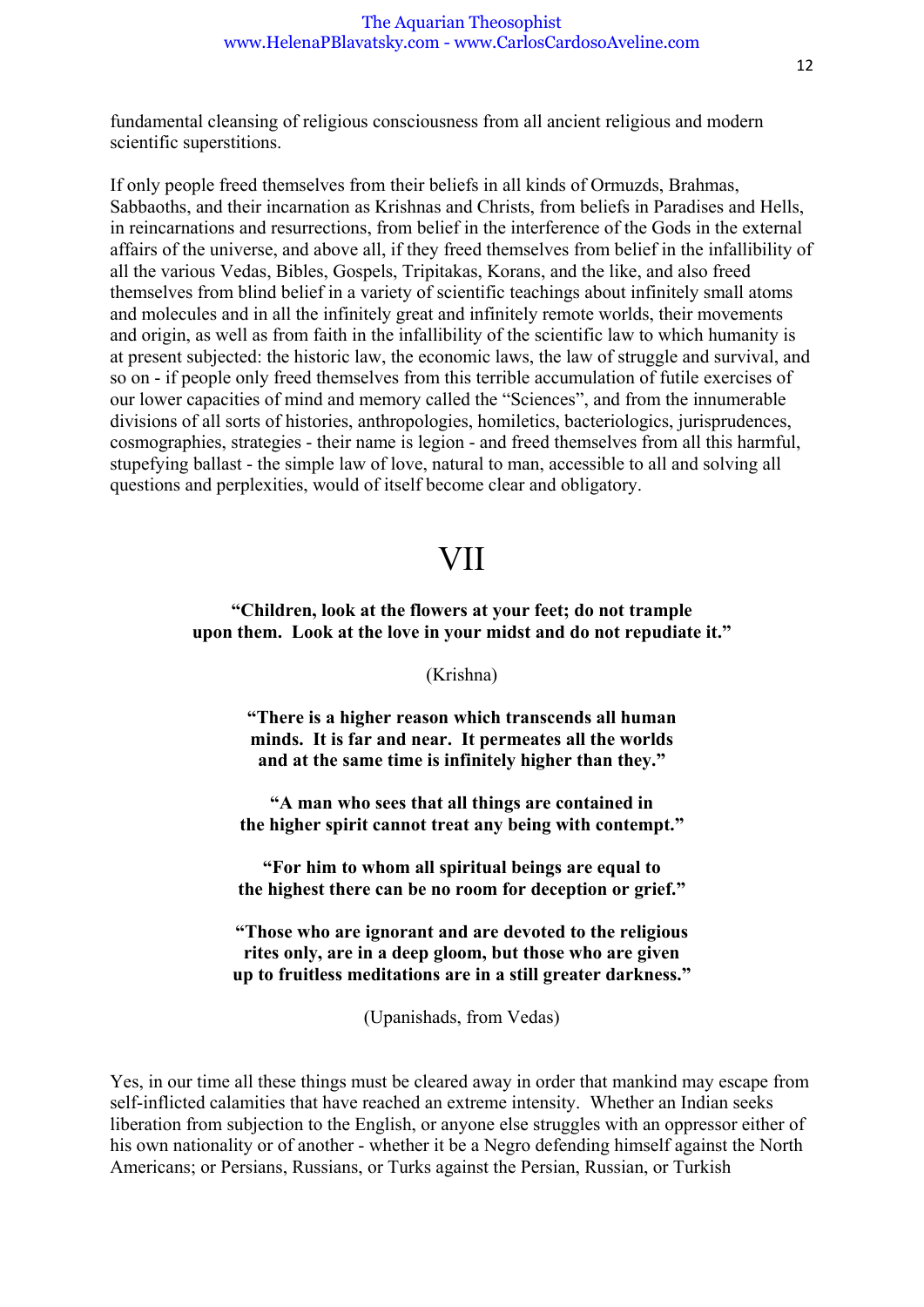governments, or any man seeking the greatest welfare for himself and for everybody else they do not need explanations and justifications of old religious superstitions such as have been formulated by your Vivekanandas, Baba Bharatis, and others, or in the Christian world by a number of similar interpreters and exponents of things that nobody needs; nor the innumerable scientific theories about matters not only unnecessary but for the most part harmful. (In the spiritual realm nothing is indifferent: what is not useful is harmful.) What are wanted for the Indian as for the Englishman, the Frenchman, the German, and the Russian, are not Constitutions and Revolutions, nor all sorts of Conferences and Congresses, nor the many ingenious devices for submarine navigation and aerial navigation, nor powerful explosives, nor all sorts of conveniences to add to the enjoyment of the rich, ruling classes; nor new schools and universities with innumerable faculties of science, nor an augmentation of papers and books, nor gramophones and cinematographs, nor those childish and for the most part corrupt stupidities termed art - but one thing only is needful: the knowledge of the simple and clear truth which finds place in every soul that is not stupefied by religious and scientific superstitions - the truth that for our life one law is valid - the law of love, which brings the highest happiness to every individual as well as to all mankind. Free your minds from those overgrown, mountainous imbecilities which hinder your recognition of it, and at once the truth will emerge from amid the pseudo-religious nonsense that has been smothering it: the indubitable, eternal truth inherent in man, which is one and the same in all the great religions of the world. It will in due time emerge and make its way to general recognition, and the nonsense that has obscured it will disappear of itself, and with it will go the evil from which humanity now suffers.

> **"Children, look upwards with your beclouded eyes, and a world full of joy and love will disclose itself to you, a rational world made by My wisdom, the only real world. Then you will know what love has done with you, what love has bestowed upon you, what love demands from you."**

> > (Krishna)

Yasnya Polyana.

December 14th, 1908.

000

On the role of the esoteric movement in the ethical awakening of mankind during the 21st century, see the book "**The Fire and Light of Theosophical Literature**", by Carlos Cardoso Aveline.